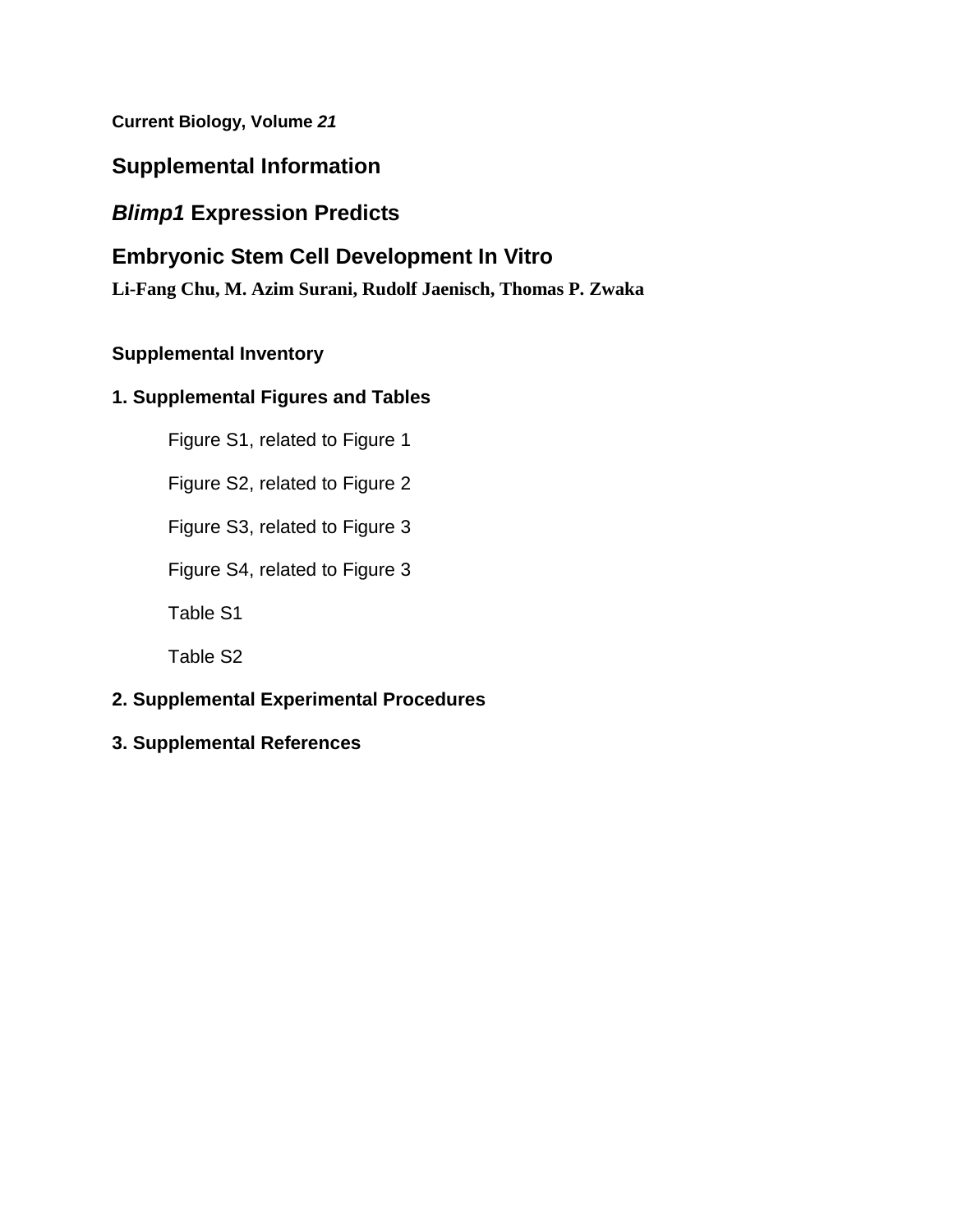

### **Figure S1. Characterization of** *Blimp1-Cre* **Expression in the Blastocyst, ICM Outgrowth and Epiblast, Related to Figure 1**

(A) Representative images depicting *Blimp1* expression in preimplantation embryos. E3.5 embryos were obtained from the cross of *Blimp1-Cre* X *Rosa26-RFP* lines (examined a total of 171 embryos from five experiments). Scale  $bars = 100 \mu m$ .

(B) Representative images of regions within day-4 ICM outgrowth after immunostaining with anti-RFP and anti-Gata4 antibodies are shown. Solid arrowheads indicate Gata4<sup>-</sup>/RFP<sup>+</sup> cells; open arrowheads indicate RFP<sup>+</sup>/Gata4<sup>+</sup> cells. Scale bars =  $50 \mu m$ .

(C) Quantification of Gata4<sup>-</sup>/RFP<sup>+</sup> and Gata4<sup>+</sup>/RFP<sup>+</sup> cells within day-4 ICM outgrowths. The data represent mean  $\pm$ SEM. (n=5 per group).

(D) Analysis of *Blimp1-Cre* expression in E6.5 embryo, epiblast outgrowth and purified epiblast. Epiblast fragments from E6.5 *Blimp1-Cre; Rosa26-RFP* embryos were cultured for 3 to 5 days. Arrowheads indicate RFP<sup>+</sup> VE cells within the embryos. Dashes outline areas of epiblast outgrowth or purified epiblast. Scale bars =  $100 \mu m$ .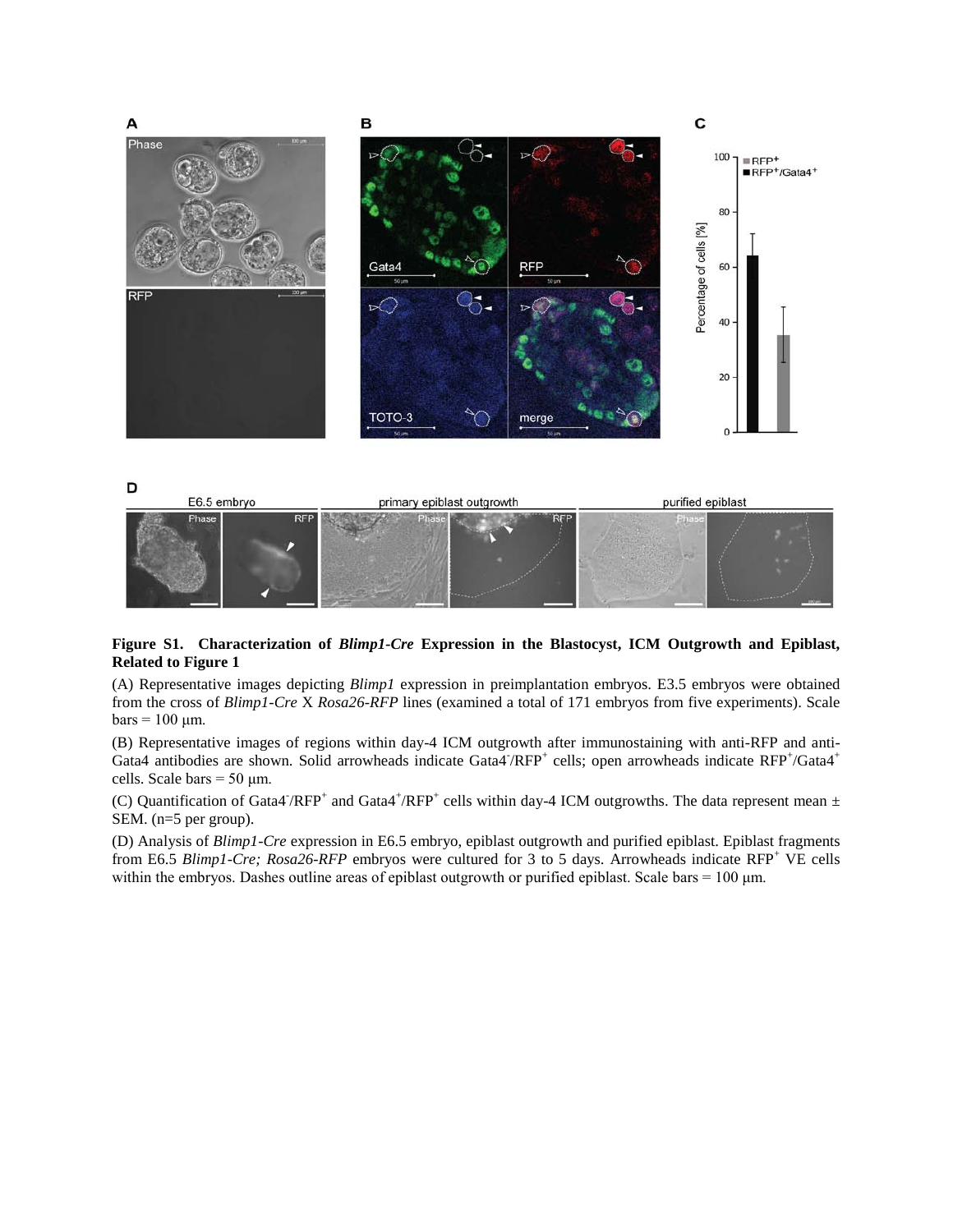

**Figure S2. Analysis of E12.5 Host Chimeras after** *in utero* **Injection into E8.5 Embryos, Related to Figure 2** RFP<sup>+</sup> donor cells can be seen in the recovered embryos, genital ridges or yolk sac. Bottom panels (left) show higher magnification of the boxed areas. All solid arrowheads indicate RFP<sup>+</sup> cells. The GFP channel was used to estimate the autofluorescence level (open arrowheads).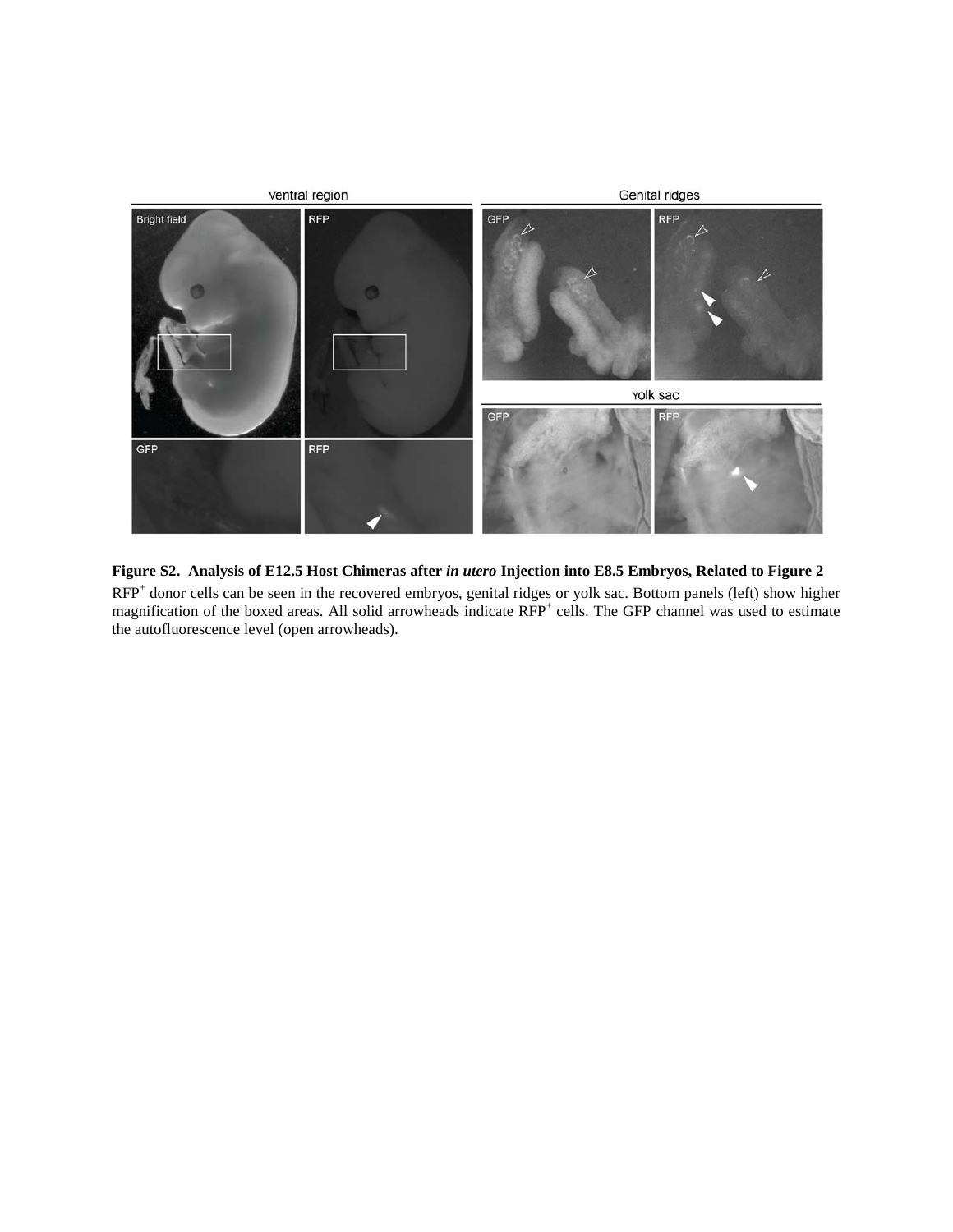

**Figure S3. Characterization of Established** *Blimp1-Cre; Rosa26-RFP* **ES Cell Lines, Related to Figure 3**

(A) Immunostaining for Oct4 and Nanog expression in three independent ES cell lines generated from a cross of *Blimp1-Cre* and *Rosa26-RFP* reporter mice.

(B) Gene expression profiling with selected markers in four established ES cell lines by microarray analysis.

(C) Embryoid body (EB) formation (RFP<sup>+</sup>). Inserts show the corresponding phase image.

(D) RT-PCR analysis of EBs for markers representing the three germ layers. U, undifferentiated. D, differentiated.

(E) Histological analysis of teratoma formed after injection of the three ES cell lines into SCID mice. Scale bars = 100 µm.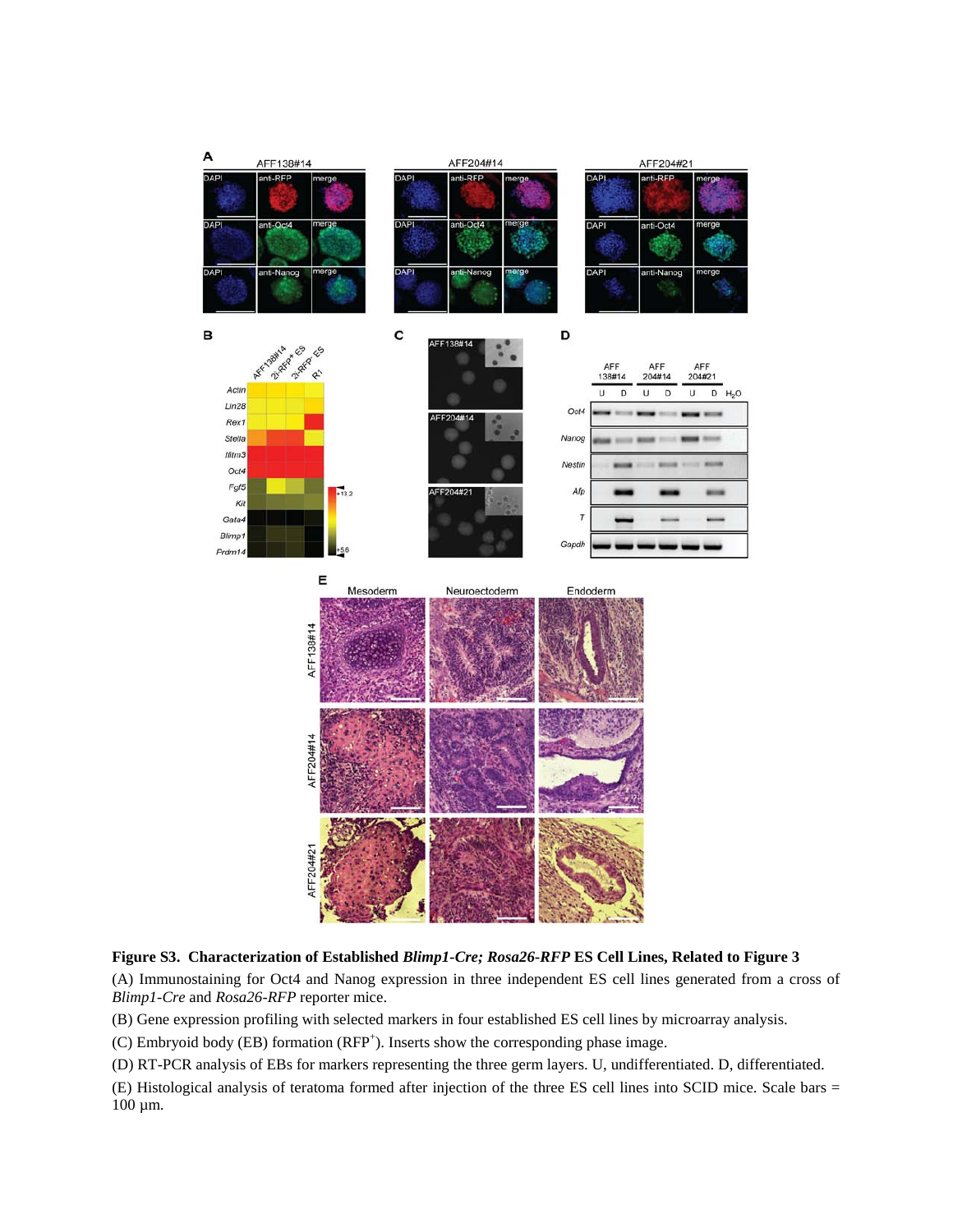| <b>ES</b> cell lines | Genotype |  |
|----------------------|----------|--|
| Batch#1-1            | WT       |  |
| Batch#1-2            | KO       |  |
| Batch#1-3            | Het      |  |
| Batch#1-4            | Het      |  |
| Batch#1-5            | WT       |  |
| Batch#1-6            | Het      |  |
| Batch#2-1            | Het      |  |
| Batch#2-2            | KO       |  |
| Batch#2-4            | Het      |  |
| Batch#2-5            | WT       |  |
| Batch#2-7            | ĸο       |  |
| Batch#2-8            | Het      |  |
| Batch#2-9            | WT       |  |
| Batch#2-10           | Het      |  |
| <b>Batch#2-11</b>    | WT       |  |



C

A



## **Figure S4. Characterization of Established** *Blimp1-KO* **ES Cell Lines, Related to Figure 3**

(A) A total of three  $Blimp1<sup>-/-</sup>(KO)$  ES cell lines established from derivation experiments. *Blimp1-KO* genotype is shown in bold.

(B) RT-PCR analysis of marker gene expression in established *Blimp1-/-* (KO) and *Blimp1+/-* (Het) ES cell lines.

(C) Histological analysis of teratoma formed after injection of three  $Blimp1<sup>-/-</sup>(KO)$  ES cell lines into SCID mice. Scale bars =  $100 \mu m$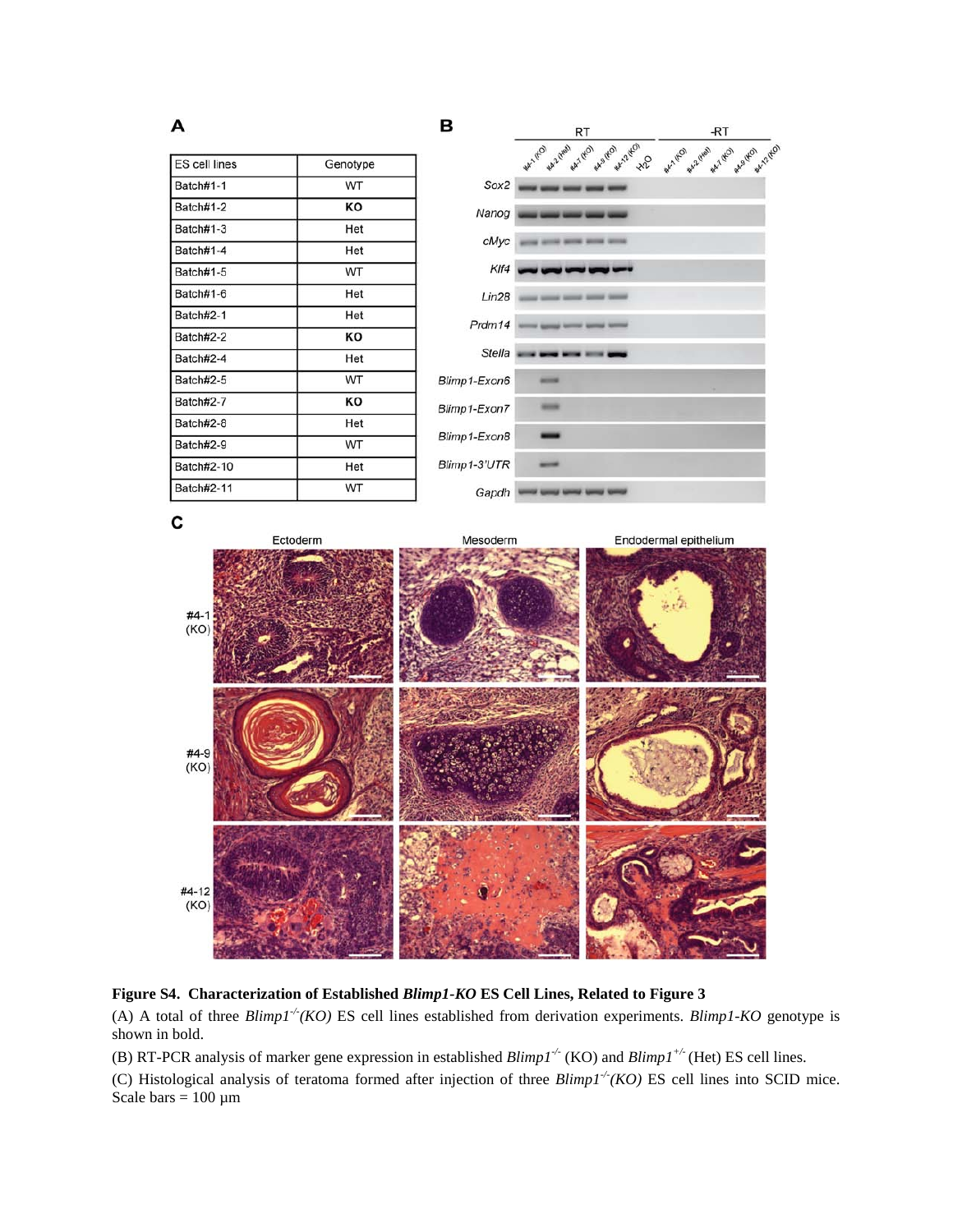| Type of donor cells                  | No. of recipient<br>embryos injected | No. of embryos<br>recovered on E12.5 (survival) | No. of embryos with<br>chimeric gonads |
|--------------------------------------|--------------------------------------|-------------------------------------------------|----------------------------------------|
| Whole day-4 ICM outgrowth            | 74<br>(2 experiments)                | 40 (54%)                                        | $0(0\%)$                               |
| Posterior region of E8.5 embryo      | 99<br>(2 experiments)                | 34 (34%)                                        | 1(2%)                                  |
| RFP <sup>+</sup> day-4 ICM outgrowth | 467<br>(10 experiments)              | 207 (44%)                                       | 4 (2%)                                 |
| RFP <sup>+</sup> Z/Red ES cells      | 217<br>(5 experiments)               | 74 (34%)                                        | $0(0\%)$                               |

## Table S1. Summary of in utero injection results (Related to Figure 2)

## Table S2. List of oilgos used in this study

| Oligos for PCR genotyping |                                 |             |                                 |          |        |                              |  |
|---------------------------|---------------------------------|-------------|---------------------------------|----------|--------|------------------------------|--|
| Gene                      | Oligo Name                      | Orientation | Oligo Sequences(5'-3')          | Tm       | Cycle# | Product size (bp)            |  |
| aMHC-Cre                  | LFC092 aMHC-Cre5 primer Forward |             | ATGACAGACAGATCCCTCCTATCTCC      | 60       | 35     | 350                          |  |
|                           | LFC093 Cre-3 preimer            | Reverse     | CTCATCACTCGTTGCATCGAC           |          |        |                              |  |
| Blimp1-Cre                | LFC044 Cre-R199                 | Reverse     | CTGCGGGAAACCATTTCCGGTTATTC      |          | 35     | Blimp1-Cre:<br>213.WT: 420   |  |
|                           | LFC097 Blimp1+1356F             | Forward     | GCCCACAACACATTTCTGCCTTGA        | 55       |        |                              |  |
|                           | LFC098 Blimp1+1775R             | Reverse     | TTCAAACTCGGCCTCTGTCCACAA        |          |        |                              |  |
|                           | LFC080 MoreFor                  | Forward     | <b>GGGACCACCTTCTTTTGGCTTC</b>   |          | 35     | Meox2-Cre: 300.<br>WT: 410   |  |
| Meox2-Cre                 | LFC086 olMR1871                 | Reverse     | AAGATGTGGAGAGTTCGGGGTAG         | 55       |        |                              |  |
|                           | LFC087 olMR3671                 | Reverse     | CCAGATCCTCCTCAGAAATCAGC         |          |        |                              |  |
| Rosa26-tdRFP              | LFC076 HL15                     | Forward     | AAGACCGCGAAGAGTTTGTCC           | 62       | 35     | tdRFP: 301, WT:<br>209       |  |
|                           | LFC077 HL54                     | Reverse     | TAAGCCTGCCCAGAAGACTCC           |          |        |                              |  |
|                           | LFC078 HL152                    | Reverse     | AAGGGAGCTGCAGTGGAGTA            |          |        |                              |  |
| Activated-tdRFP           | LFC094 AC-RFP-585F              | Forward     | AAGCACGTTTCCGACTTGAGTTGC        | 55       | 35     | actived-RFP: 637             |  |
|                           | LFC095 AC-RFP+052R              | Reverse     | <b>GCACCTTGAAGCGCATGAACTCTT</b> |          |        |                              |  |
|                           | LFC172 Srv-F                    | Forward     | TGACTGGGATGCAGTAGTTC            |          | 35     | Rapsn: ~590bp<br>Sry: ~270bp |  |
| Sn-PCR                    | LFC173 Sry-R                    | Reverse     | TGTGCTAGAGAGAAACCCTG            | 53       |        |                              |  |
|                           | LFC174 Rapsn-F                  | Forward     | AGGACTGGGTGGCTTCCAACTCCCAGACAC  |          |        |                              |  |
|                           | LFC175 Rapsn-R                  | Reverse     | AGCTTCTCATTGCTGCGCGCCAGGTTCAGG  |          |        |                              |  |
| Prdm1-loxp/loxp           | LFC227 olMR7884                 | Forward     | <b>CAATGCTTGTCTAGTGTC</b>       | 55       | 35     | WT:200; flox:270             |  |
|                           | LFC228 olMR7885                 | Reverse     | AGTAGTTGA ATGGGAGC              |          |        |                              |  |
| Prdm1-loxp-KO             | LFC257-Prdm1-E6-55F             | Forward     | <b>TTCACTTCAGTTCTCCACAGCCCT</b> | 55<br>35 |        |                              |  |
|                           | LFC258-Prdm1-E6+254R            | Reverse     | <b>TGGTCTTGGAAACTAAGCAGCGTC</b> |          |        | 309bp                        |  |

| Gene          | Oligo Name          | Orientation                       | Oligo Sequences(5'-3')          | Position            | Tm        | Product size (bp) |
|---------------|---------------------|-----------------------------------|---------------------------------|---------------------|-----------|-------------------|
| Afp           | MD257 Afp-F         | Forward                           | <b>TCGTATTCCAACAGGAGG</b>       | across exon 12-13   | 55        | 174               |
|               | MD258 Afp-R         | Reverse                           | AGGCTTTTGCTTCACCAG              |                     |           |                   |
| Blimp1(Prdm1) | LFC009 Blimp1+1965F | Forward                           | ACACACAGGAGAGAAGCCACATGA        | across exon 7-8     | 55        | 219               |
|               | LFC010 Blimp1+2183R | Reverse                           | ATGTAGCTCTTGTGACACTGGGCA        |                     |           |                   |
| Brachyury(T)  | MD255 Brachyury-F   | Forward                           | ATGCCAAAGAAAGAAACGAC            | across exon 4-3'UTR | 55        | 835               |
|               | MD256 Brachyury-R   | Reverse                           | AGAGGCTGTAGAACATGATT            |                     |           |                   |
| Gapdh         | LFC132 GapdhF520    | Forward                           | <b>ACCACAGTCCATGCCATCAC</b>     | across exon 4-6     | 55        | 452               |
|               | LFC133 GapdhR971    | Reverse                           | <b>TCCACCACCCTGTTGCTGTA</b>     |                     |           |                   |
| Nanog         | JF93 Nanog-F052     | Forward                           | <b>TCGAATTCTGGGAACGCCTCATCA</b> | across exon 1-2     | 55        | 258               |
|               | JF94 Nanog-R310     | Reverse                           | AGAACACAGTCCGCATCTTCTGCT        |                     |           |                   |
| Oct4(Pou5f1)  | LFC023 Oct4F        | Forward                           | GGCGTTCTCTTTGGAAAGGTGTTC        | across exon 2-5     | 55        | 313               |
|               | LFC024 Oct4R        | Reverse                           | CTCGAACCACATCCTTCTCT            |                     |           |                   |
| Prdm14        | LFC126 Prdm14F0825  | Forward                           | TAGAGTGGTCAATGCCAGCGAAGT        | across exon 3-5     | 55        | 416               |
|               | LFC127 Prdm14R1240  | Reverse                           | AGGGCGTGTACTTCAGGTGCTTAT        |                     |           |                   |
| Sox2          | LFC136 Sox2F1357    | Forward                           | TAGAGCTAGACTCCGGGCGATGA         | 3'UTR               | 55        | 297               |
|               | LFC137 Sox2R1653    | Reverse                           | TTGCCTTAAACAAGACCACGAAA         |                     |           |                   |
| Dopa3(Stella) | LFC122 Dppa3F023    | Forward                           | TCGACCCAATGAAGGACCCTGAAA        |                     | 55        | 255               |
|               | LFC123 Dppa3R277    | Reverse                           | ACAACAAAGTGCGGACCCTTCTCT        | across exon 1-2     |           |                   |
| cMyc          | LFC183 cMycF1137    | Forward                           | CAGAGGAGGAACGAGCTGAAGCGC        | 3'UTR               | 55        | 228               |
|               | LFC184 cMycR1365    | Reverse                           | TTATGCACCAGAGTTTCGAAGCTGTTCG    |                     |           |                   |
| Kif4          | LFC185 KIf4F1236    | Forward                           | GCGAACTCACACAGGCGAGAAACC        | 3'UTR               | 55        | 737               |
|               | LFC186 KII4R1973    | Reverse                           | <b>TCGCTTCCTCTTCCTCCGACACA</b>  |                     |           |                   |
| Lin28         | LFC210 Lin28F0125   | Forward                           | <b>GCATCTGTAAGTGGTTCAACGTGC</b> | across exon 2-3     | 55<br>290 |                   |
|               | LFC211 Lin28R0415   | Reverse                           | ACCTGTCTCCTTTGGATCTTCGCT        |                     |           |                   |
| Blimp1-exon6  | LFC287 Blimp1-1361F | Forward                           | CCAATGGCTTGAGCACCATGAACA        | exon 6              | 55        | 141               |
|               | LFC288 Blimp1-1501R | Reverse                           | AACTCGGTAGGGAAGCTGGATTGA        |                     |           |                   |
| Blimp1-exon7  | LFC289 Blimp1-1898F | Forward                           | CTTTCAAGTGCCAGACCTGCAACA        | exon 7              | 55        | 91                |
|               | LFC290 Blimp1-1988R | Reverse                           | <b>ACTCATGTGGCTTCTCTCCTGTGT</b> |                     |           |                   |
| Blimp1-exon8  | LFC291 Blimp1-2324F | Forward                           | ACATGGAGGACAGTGTCGATGTGA        | exon 8              | 55        | 183               |
|               | LFC292_Blimp1-2506R | Reverse                           | <b>TGTGAGGCAACTTCATGAGGGACA</b> |                     |           |                   |
| Blimp1-3'UTR  | LFC189 Blimp1F4706  | Forward<br>AGCATGACCTGACATTGACACC | 3'UTR                           | 55                  | 162       |                   |
|               | LFC190 Blimp1R4867  | Reverse                           | <b>CTCAACACTCTCATGTAAGAGGC</b>  |                     |           |                   |

## TaqMan Gene Expression Assays<br>Γ⊆ene Γραβεινο Γραβεινού Γκαραστου

| Gene   | Prope No.     | Reporter   |
|--------|---------------|------------|
| Pou5f1 | Mm03053917 g1 | <b>FAM</b> |
| Rex1   | Mm01194090 g1 | FAM        |
| Prdm14 | Mm01187285 m1 | FAM        |
| Gata4  | Mm00484689 m1 | <b>FAM</b> |
| Dppa3  | Mm01184198 g1 | <b>FAM</b> |
| lfitm3 | Mm03052142 s1 | <b>FAM</b> |
| Prdm14 | Mm01237814 m1 | FAM        |
| Lin28  | Mm00524077 m1 | <b>FAM</b> |
| Kit    | Mm00445212 m1 | <b>FAM</b> |
| Actb   | Mm00607939 s1 | FAM        |
| Gapdh  | 4352339E      | VIC        |
| 18S    | 4319413E      | VIC.       |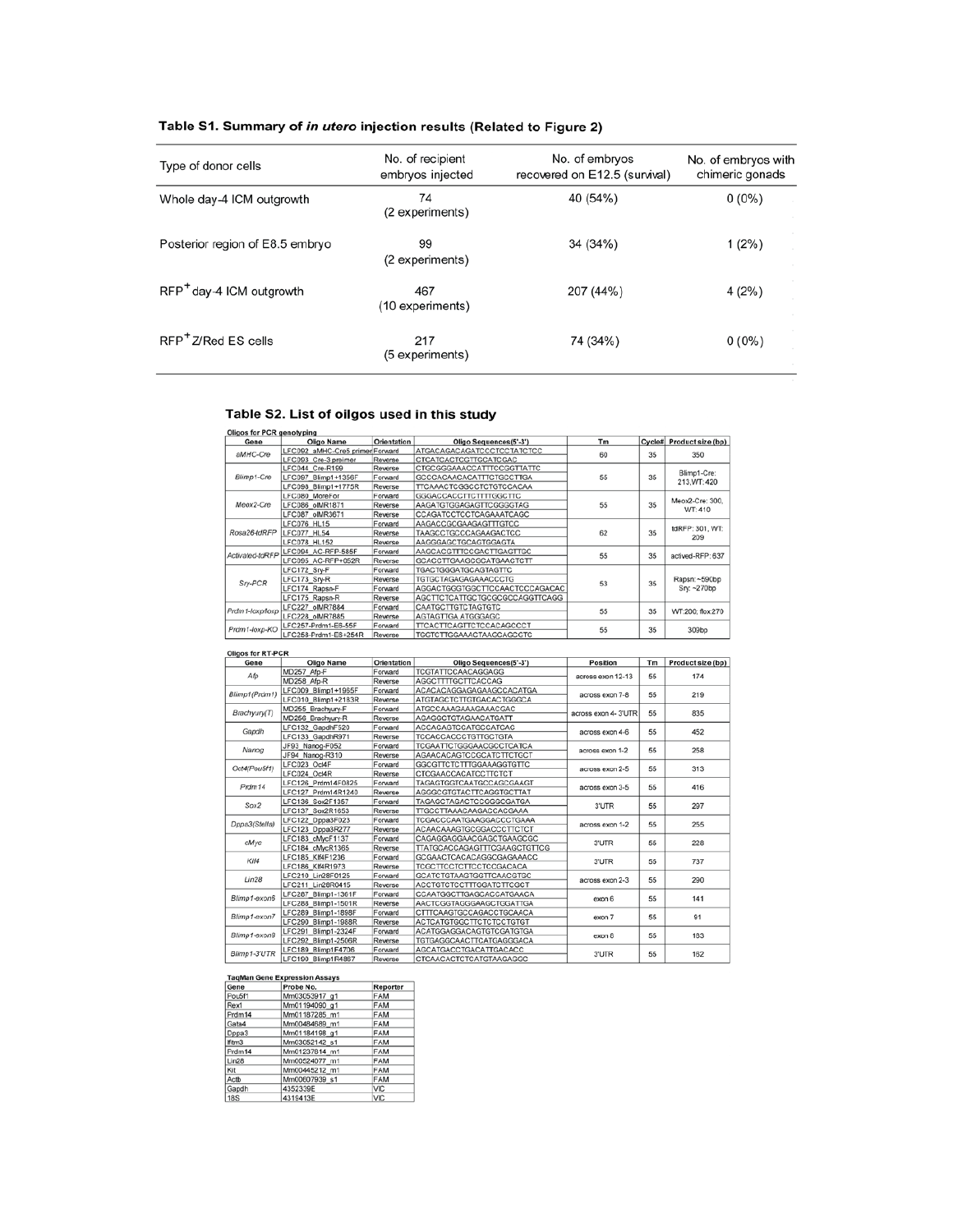## **Supplemental Experimental Procedures**

## **Mice**

*Rosa26-RFP* reporter mice, α *MHC-Cre* mice, *Blimp1-Cre* mice (the Jackson Laboratory, stock no. 008827), *Meox2-Cre* mice (The Jackson Laboratory, stock no. 003755), W/W<sup>v</sup> mice (The Jackson Laboratory, stock no. 100410) and FOX Chase SCID Beige mice (Charles River, Strain Code: 250), *Rosa26-DTA* (The Jackson Laboratory, stock no. 006331) and *Prdm1*<sup>loxPoxP</sup> mice (The Jackson Laboratory, stock no. 008100) were used in this study (129S5/SvEvBrd[129S5] was the wild-type strain). Oligonucleotides for genotyping are listed in Table S2. All mice were exposed to a 14 hr light cycle with the lights switched on at 6 am and off at 8 pm. All animal experiments were performed in accordance with protocols approved by the Institutional Animal Care and Use Committee of Baylor College of Medicine.

## **ES Cell Derivation**

ES cells were derived from the blastocysts of 3- to 5-week-old female mice that had been induced to superovulate and then mated with stud males. Noon of the day that a vaginal plug was observed was considered embryonic day 0.5 (E0.5). At E3.5, blastocysts were flushed from the female uterine horns, and each blastocyst was seeded into a single well of a 4-well dish containing irradiated MEF feeder cells and standard ES derivation medium (Knockout DMEM, with 2 mM L-glutamine, 100 μ M nonessential amino acids, 100 μ M  $\beta$  -mercaptoethanol,  $2 \times 10$ <sup>3</sup> U/ml Lif, and 20% Knockout Serum Replacement) at 37° C under 5% CO 2 for 5 days (unless otherwise stated). The cultured cells were dissociated and passaged in Knockout DMEM with 2 mM L-glutamine, 100 μ M nonessential amino acids, 100 μ M β -mercaptoethanol,  $1 \times 10$ <sup>3</sup> U/ml Lif, and 10% FBS, until pluripotent ES cells emerged.

## **2i Experiments**

The ES derivation medium described above was supplemented with 2i inhibitors (3  $\mu$  M CHIR99021 and 1  $\mu$  M PD0325901, STEMGENT). For ES cell derivation, 2i was added into the medium prior to seeding the blastocysts and throughout the entire ICM outgrowth period. To compare global expression profiles of R1 vs. 2i-derived ES cells, we cultured ES cells for 2 days in standard medium.

## **In Utero Injection**

The embryos of pregnant mice anesthetized with Avertin (working concentration: 1.25% of a 20 mg/ml stock), between E8.5 and E8.75 (noon and 6 pm of E8), were injected with donor cells via a long ventral incision. Briefly, sorted RFP<sup>+</sup> donor cells were mixed with or without carrier cells (irradiated MEFs) in the sorting catch tube at a ratio of 1:60 to 1:100. Mixed donor and carrier cells were then drawn into a glass micropipette with a closed sharp tip and a side hole that was 40-70 mm in diameter. The pipette was manually inserted into the ventral third of the decidual swelling, and 0.5-1.0 μl of liquid was introduced per injection. Between 500 and 1,000 cells were injected per embryo.

#### **BioMark Real-Time PCR Analysis**

The 48.48 Dynamic array IFC was used for the BioMark real-time PCR analysis. Briefly, individual 20X TaqMan gene expression assays (Applied Biosystems) were mixed with 2X assay loading reagent (Fluidigm, PN 85000736) to prepare a  $10X$  assay mix,  $5.0 \mu 1$  of which was loaded into each assay inlet of the array. 2X TaqMan Universal PCR Master Mix (Applied Biosystems, PN 4304437) was combined with 20x GE sample loading reagent (Fluidigm, PN 85000746) to make up the sample pre-mix. 2.75 μ l o which was mixed with single-cell cDNA and a 5.0 μ l of the sample mix was then loaded into each sample inlet of the array. The TaqMan gene expression assay is outlined in Table S2. The loaded array chips were primed and run with Data Collection software (Fluidigm) on the BioMark system. The data were analyzed by real-time PCR analysis software (Fluidigm).

#### **ES Cell Lines**

RFP<sup>+</sup> Z/Red ES cells were generated by transient transfection of Z/Red ES cells [\[1\]](#page-8-0) with a Cre-expression plasmid. The resultant Z/Red ES cells were then purified by sorting for the RFP+ population (purity of 99%) and maintaining the cells under standard ES culture conditions.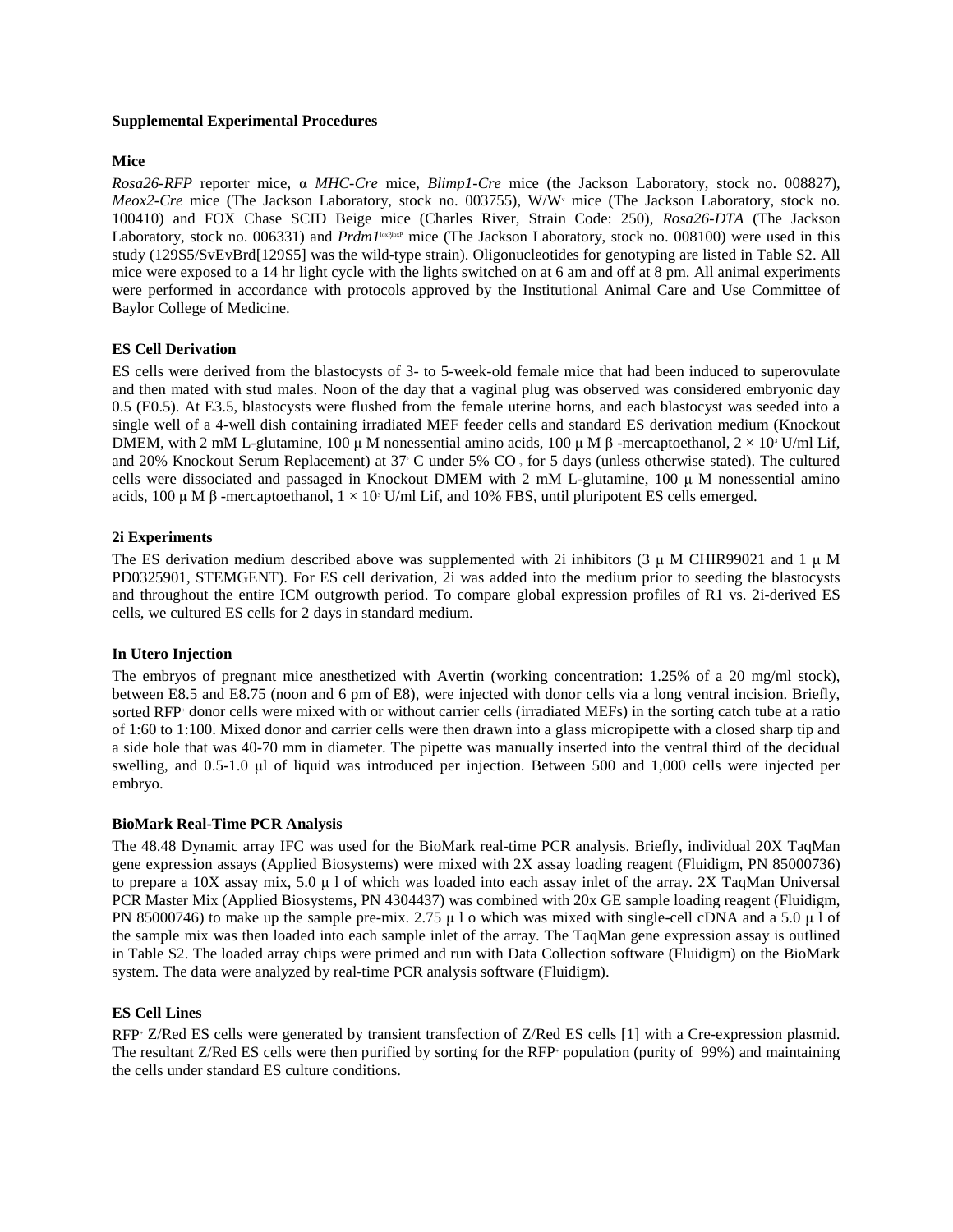#### **RNA Isolation and RT-PCR**

RNA was isolated with the RNeasy kit (Qiagen) according to the manufacturer's protocol. Total RNA (50 ng) was reverse transcribed with the ImPromII reverse transcription system (Promega) with random primers used to generate cDNA. Total cDNA was diluted two-fold and used at 2  $\mu$  l per 50  $\mu$  l of PCR reaction. PCR reactions were performed with GoTaq Green Master Mix (Promega) under the following cycle conditions: denaturation for 3 min at 94<sup>∘</sup> C, followed by variable numbers of cycles of 30 sec at 94<sup>∘</sup> C, 30 sec at 55<sup>∘</sup> C, 30 sec at 72<sup>∘</sup> C, and a final extension for 15 min at 72<sup>∘</sup> C. Sequences for gene-specific primers, cycle numbers and PCR product size are listed in Table S2. To quantify the relative expression level of a particular gene, we analyzed PCR signals from three independent PCR reactions after agarose gel electrophoresis and ethidium bromide staining with the AlphaEraseFC (FluorChem) software version 5.0.1 (Alpha Innotech).

#### **Gonadal Explant and Coculture**

Cocultures were as previously described. Briefly, female genital ridges were collected from E13.5 embryos. The sex of the embryos was determined morphologically and further confirmed by genotyping for the presence of Sry (Table S2). From 6 to 8 gonads were cut into 4 to 6 small pieces that were placed in the center of a Transwell (Falcon 3095) in DMEM supplemented with 20% FBS, 2 mM L-glutamine, and penicillin/streptomycin (all from Invitrogen). In addition, 10 to 12 gonads were dissociated in 0.25% trypsin-EDTA (10 min at 37<sup>∘</sup> C), mixed with FACS-sorted RFP+ cells, and centrifuged at 200 g for 5 min. After centrifugation, the cell pellet was resuspended and transferred into the Transwell prepared on the same day with small pieces of gonads.

#### **EB Differentiation and Teratoma Formation Assay**

Embryoid bodies (EBs) were formed in hanging drops (600 cells in 20 μ l of mES medium without Lif) that were cultured for 4 days. EBs were then washed off from the culture dish lid and plated onto gelatinized plate to allow them to attach and form monolayer outgrowths. Four to six days later, total RNA was isolated with the RNeasy Kit (QIAGEN) according to the manufacturer's protocol. To induce teratoma formation, we injected  $5 \times 10^5$  cells of each cell line into the quadriceps muscle of the hind legs of immunodeficient FOX Chase SCID Beige mice. A replica injection was made for each cell line. Teratomas were harvested after 14-25 days postinjection; the tumor tissue was fixed in 10% formalin overnight, transferred to 70% ethanol and embedded in paraffin. Sections were analyzed by hematoxylin and eosin (H&E) staining.

#### **Alkaline Phosphatase Staining**

For alkaline phosphatase staining, cells were washed once in PBS, fixed for 30 min in 2% paraformaldehyde at room temperature, washed once in PBS and stained in the dark with the AlkPhosIII kit (Vector Laboratories) as described in the manufacturer's protocol.

#### **Immunofluorescence Staining and Microscopy**

Cultured cells were washed twice with BD Perm/wash buffer and then fixed with BD Cytofix at 4<sup>∘</sup> C for 20 min. Cells were then blocked with BD perm/wash buffer for 30 min at room temperature followed by staining with primary antibody diluted in BD perm/wash buffer at 4<sup>∘</sup> C overnight. The cells were incubated with AlexaFluor secondary antibodies (Invitrogen, 1:1000 dilutions) for 1 h at room temperature. Cells were then washed three times with BD perm/wash buffer and mounted on glass slides with DAPI (Vectors Labs) for imaging with a Leica DMI6000B equipped with an N2.1 filter cube (excitation, 537.5/45 nm band-pass filter; emission, 570-nm long-pass filter) for detecting RFP signals. Fluorescent imaging of embryonic tissues was performed with a Zeiss Lumar fluorescent stereomicroscope equipped with a Rhodamine filter set (excitation, 545 \_ 12 nm band pass filter; emission: 580 nm long-pass filter) for detecting RFP signals. Cryosections of embryonic tissues were blocked with 5% BSA at room temperature for 1 h, followed by staining with primary antibody diluted in 2% BSA at 4<sup>∘</sup> C overnight. The next day, sections were first washed three times in PBS before staining with AlexaFluor secondary antibodies (Invitrogen, 1:1000) for 1 h at room temperature. Sections were then washed three times in PBS and mounted with DAPI (Vectors Labs) before imaging. Primary antibodies and dilutions used in this study were: anti-Gata4 (Santa Cruz, sc-1237, 1:100); anti-Oct4 (Santa Cruz, sc-9081, 1:200); anti-Nanog (Abcam, ab21603, 1:200); anti-Mvh (Abcam, ab13840, 1:1000); anti-RFP (MBL, PM005, 1:1000). Confocal imaging was performed using the